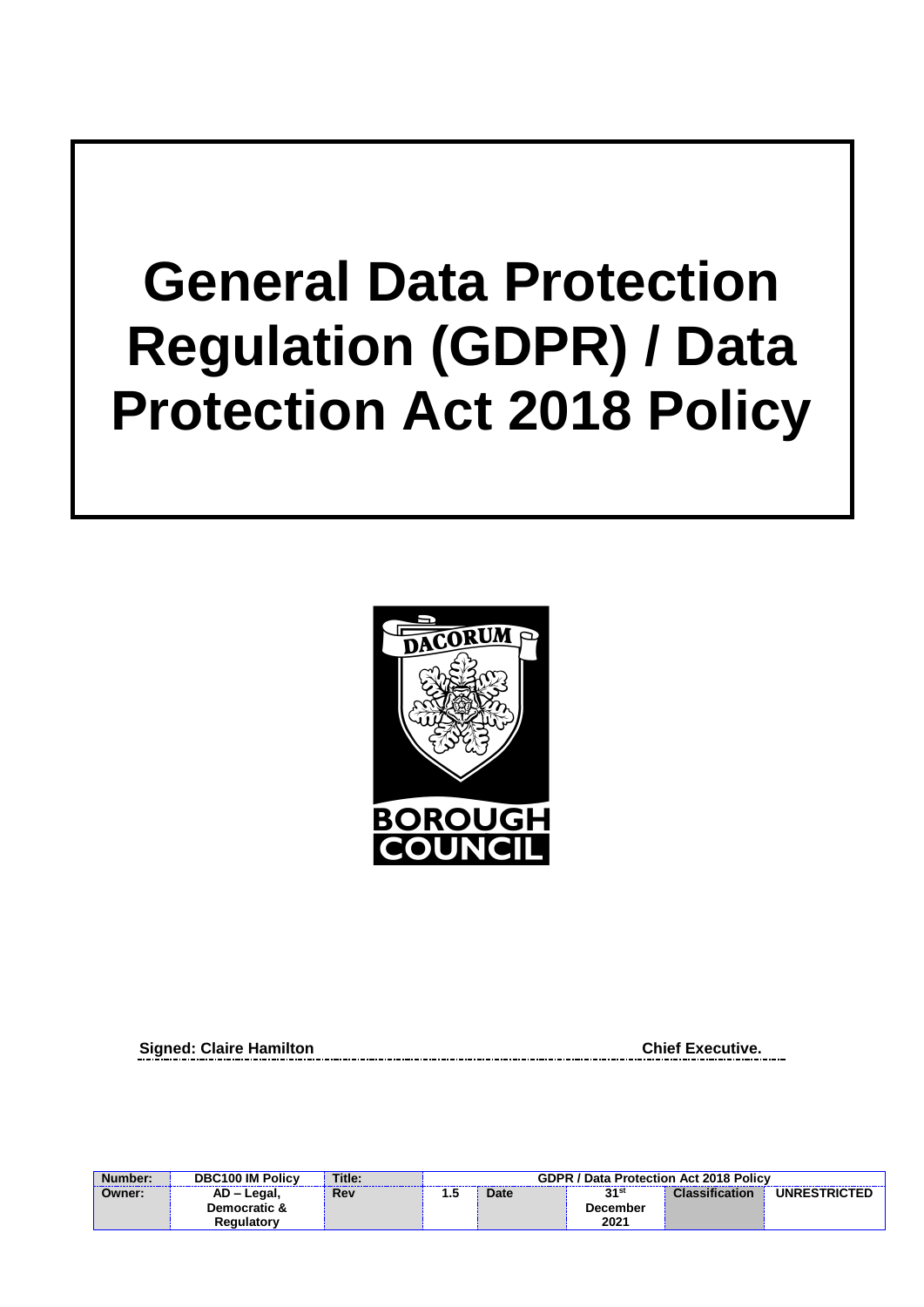#### **UK GDPR / Data Protection Act 2018 Dacorum Borough Council Policy Statement**

This is a statement of UK GDPR / Data Protection Act 2018 policy adopted by Dacorum Borough Council.

Dacorum Borough Council needs to collect and use certain types of information about people with whom it deals in order to operate. These include current, past and prospective employees, suppliers, client/customers, and others with whom it communicates. In addition, it may be a legal requirement to collect and use certain types of information, for example to comply with the requirements of Government Departments for business data. This Personal Data must be dealt with properly however it is collected , recorded and used – whether on paper, in a computer, or recorded on other material – and there are sanctions to enforce this is in the UK GDPR and Data Protection Act 2018.

The Council regards the lawful and correct processing of Personal Data and Special Categories Data as very important to the successful operation of its services, and to maintaining the confidence of the public. The Council will ensure that it will treat Personal Data lawfully and correctly.

To this end the Council fully endorses and will comply with the 'GDPR Articles and the Data Protection Act 2018 Clauses.

#### **Scope**

This policy applies to all Council employees, councillors, partners, contractors and agents of the Council (i.e. voluntary sector) who process Personal Data and Special Categories of Data or have access to Personal Data or Special Categories of Data in any Council system, files, email, database or manual records.

#### **Definitions**

'Data Controller' – the legal entity responsible for compliance to GDPR – The Council.

'Data Processor' – a natural or legal person, public authority, agency or other body which processed Personal Data on behalf of the Data Controller.

'Data Protection Act 2018' - An Act to make provision for the regulation of the processing of information relating to individuals; to make provision in connection with the Information Commissioner's functions under certain regulations relating to information; to make provision for a direct marketing code of practice; and for connected purposes.

'Data Subject' – A living individual who is the subject of the Personal Data (e.g. Employee, Resident, Customer)

| Number: | <b>DBC100 IM Policy</b> | Title: | <b>GDPR / Data Protection Act 2018 Policy</b> |  |          |  |                     |
|---------|-------------------------|--------|-----------------------------------------------|--|----------|--|---------------------|
| Owner:  | AD - Legal,             | Rev    | 21st<br><b>Classification</b><br>Date<br>1.0  |  |          |  | <b>UNRESTRICTED</b> |
|         | Democratic &            |        |                                               |  | December |  |                     |
|         | Reaulatorv              |        |                                               |  | 2021     |  |                     |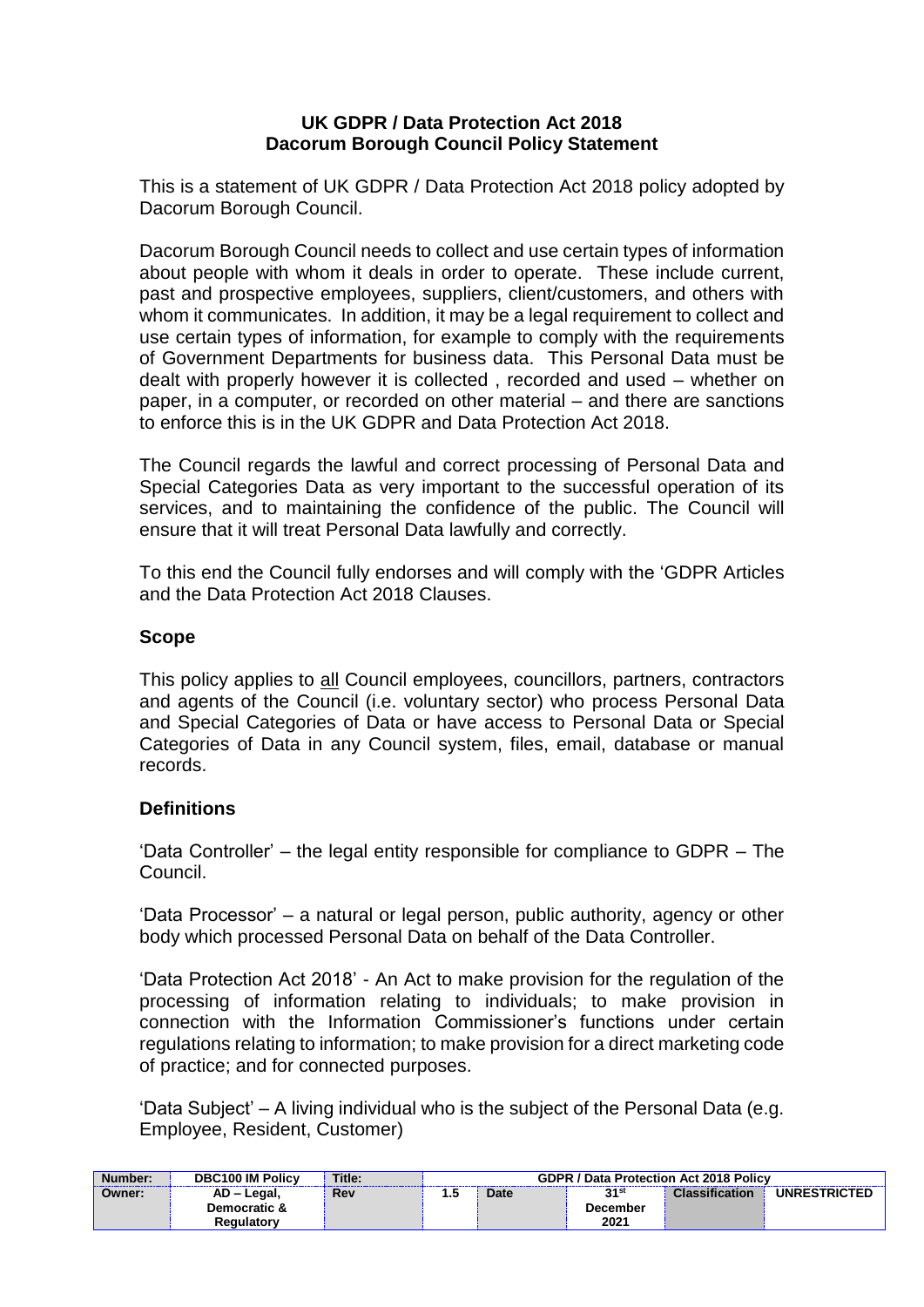'GDPR' - Regulation (EU) 2016/679 of the European Parliament and of the Council of 27 April 2016 on the protection of natural persons with regard to the processing of personal data and on the free movement of such data, and repealing directive 95/46/EC as updated, superseded or repealed from time to time.

'Personal Data' - means any information relating to an identified or identifiable natural person ('data subject'); an identifiable natural person is one who can be identified, directly or indirectly, in particular by reference to an identifier such as a name, an identification number, location data, an online identifier or to one or more factors specific to the physical, physiological, genetic, mental, economic, cultural or social identity of that natural person;

'Special Categories' - Processing of Personal Data revealing racial or ethnic origin, political opinions, religious or philosophical beliefs, or trade union membership, and the processing of genetic data, biometric data for the purpose of uniquely identifying a natural person, data concerning health or data concerning a natural person's sex life or sexual orientation shall be prohibited.

UK GDPR - means the retained UK Law version of the General Data Protection Regulation Brought into effect by the Data Protection, Privacy and Electronic Communications (Amendments etc.) (EU Exit) Regulations 2019 (SI: 2019 419)

#### **The Principles – Conditions for processing**

Article 5 of the UK GDPR requires that the Council process Personal Data in accordance with the following principles.

Personal Data must be;

- (a) processed lawfully, fairly and in a transparent manner in relation to individuals;
- (b) collected for specified, explicit and legitimate purposes and not further processed in a manner that is incompatible with those purposes; further processing for archiving purposes in the public interest, scientific or historical research purposes or statistical purposes shall not be considered to be incompatible with the initial purposes;
- (c) adequate, relevant and limited to what is necessary in relation to the purposes for which they are processed;
- (d) accurate and, where necessary, kept up to date; every reasonable step must be taken to ensure that Personal Data that are inaccurate, having regard to the purposes for which they are processed, are erased or rectified without delay;
- (e) kept in a form which permits identification of data subjects for no longer than is necessary for the purposes for which the Personal Data are

| Number: | <b>DBC100 IM Policy</b> | Title: | <b>GDPR / Data Protection Act 2018 Policy</b> |             |          |                       |                     |
|---------|-------------------------|--------|-----------------------------------------------|-------------|----------|-----------------------|---------------------|
| Owner:  | AD - Legal,             | Rev    | .                                             | <b>Date</b> | হ1st     | <b>Classification</b> | <b>UNRESTRICTED</b> |
|         | Democratic &            |        |                                               |             | December |                       |                     |
|         | Reaulatorv              |        |                                               |             | 2021     |                       |                     |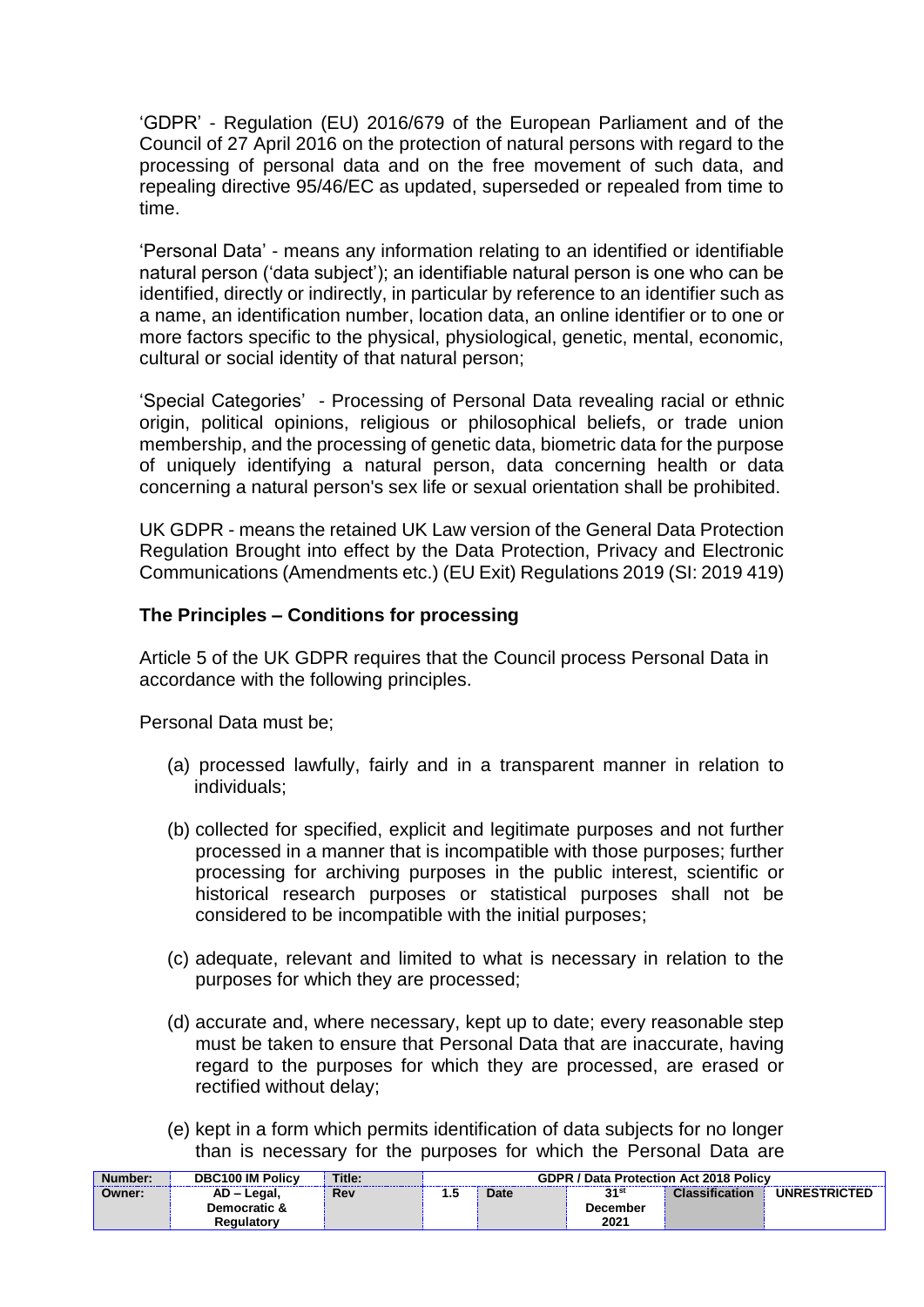processed; Personal Data may be stored for longer periods insofar as the Personal Data will be processed solely for archiving purposes in the public interest, scientific or historical research purposes or statistical purposes subject to implementation of the appropriate technical and organisational measures required by the UK GDPR in order to safeguard the rights and freedoms of individuals; and;

(f) processed in a manner that ensures appropriate security of the personal data, including protection against unauthorised or unlawful processing and against accidental loss, destruction or damage, using appropriate technical or organisational measures;

Failure to comply with any of the above principles of UK GDPR will be considered a breach.

Therefore, Dacorum Borough Council will, through appropriate management and strict application of criteria and controls;

- (a) Comply with conditions regarding the fair collection and use of information and establish the lawful basis for processing Personal Data (Article 6 UK GDPR);
- (b) meet its legal obligations to specify the purposes for which information is used;
- (c) collect and process appropriate information, and only to the extent that it is needed to fulfil operational needs or to comply with any legal requirements;
- (d) ensure the quality of information used;
- (e) apply strict checks to determine the length of time information is held;
- (f) ensure that the rights of people about whom information is held can be fully exercised under the UK GDPR / Data Protection Act 2018 in accordance with the rights set out below.
- (g) take appropriate technical and organisational security measures to safeguard Personal Data (electronic and manual);

#### **Lawfulness of Processing (Personal Data)**

Article 6(1) of UK GDPR sets out the following lawful bases for processing;

- The Data Controller has to comply with a legal obligation to which the Controller is subject.
- The processing is necessary for the performance of a contract to which the data subject is a party, or steps prior to entering a contract with a data subject.

| Number: | <b>DBC100 IM Policy</b> | Title: | <b>GDPR / Data Protection Act 2018 Policy</b> |  |          |  |                     |
|---------|-------------------------|--------|-----------------------------------------------|--|----------|--|---------------------|
| Owner:  | AD - Legal,             | Rev    | 24st<br><b>Classification</b><br>Date<br>. כ. |  |          |  | <b>UNRESTRICTED</b> |
|         | Democratic &            |        |                                               |  | December |  |                     |
|         | Reaulatorv              |        |                                               |  | 2021     |  |                     |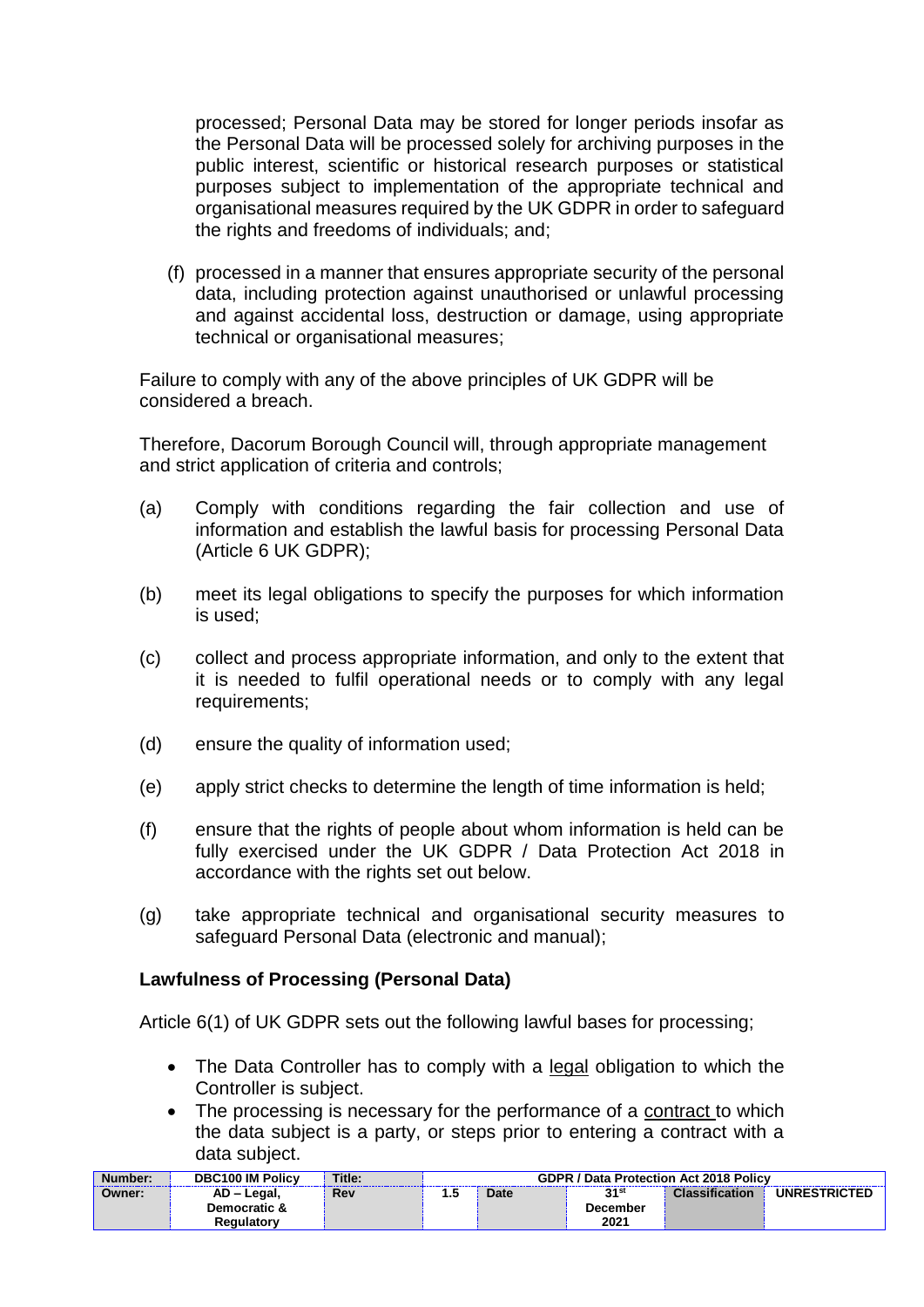- The processing is necessary for the purposes of legitimate interests pursued by the Data Controller or third party.
- The Data Subject has given their consent to the processing
- The processing is necessary to protect the vital interests of the Data **Subject**
- The processing is necessary for the performance of a task carried out in the public interest or in the exercise of official authority vested in the Data Controller.

#### **Individuals Rights**

- Individuals have the right to be informed about the collection and use of their Personal Data
- Individuals have the right to access their Personal Data and supplementary information
- Individuals have the right to have inaccurate Personal Data rectified
- Individuals have the right to request their Personal Data to be erased 'right to be forgotten) in certain circumstances.
- Individuals have the right to restriction or suppression of Personal Data (in certain circumstances)
- Individuals have the right to Data Portability
- Individuals have the right to object to processing (in certain circumstances)
- Individuals have the right to object to automated decision making

#### **Subject Access Requests**

The Council must process a request for information from a data subject (also known as a subject access request) by 1 (one) calendar month from date of receipt. The Council may request identification from the data subject to confirm the identity of the data subject.

The Council is entitled to request identification under law as set out in UK GDPR Article 12 (6), and we reserve the right to suspend processing a subject access request until we are satisfied as to the identity of the requestor.

This is independent of other departments, and we will require photographic identification such as driver's license, or passport, or any other photographic identity that confirms your address and your name.

| Number: | <b>DBC100 IM Policy</b> | Title: | <b>GDPR / Data Protection Act 2018 Policy</b> |      |                 |                       |                     |
|---------|-------------------------|--------|-----------------------------------------------|------|-----------------|-----------------------|---------------------|
| Owner:  | AD - Legal,             | Rev    | כ. ו                                          | Date | 21st            | <b>Classification</b> | <b>UNRESTRICTED</b> |
|         | Democratic &            |        |                                               |      | <b>December</b> |                       |                     |
|         | <b>Regulatory</b>       |        |                                               |      | 2021            |                       |                     |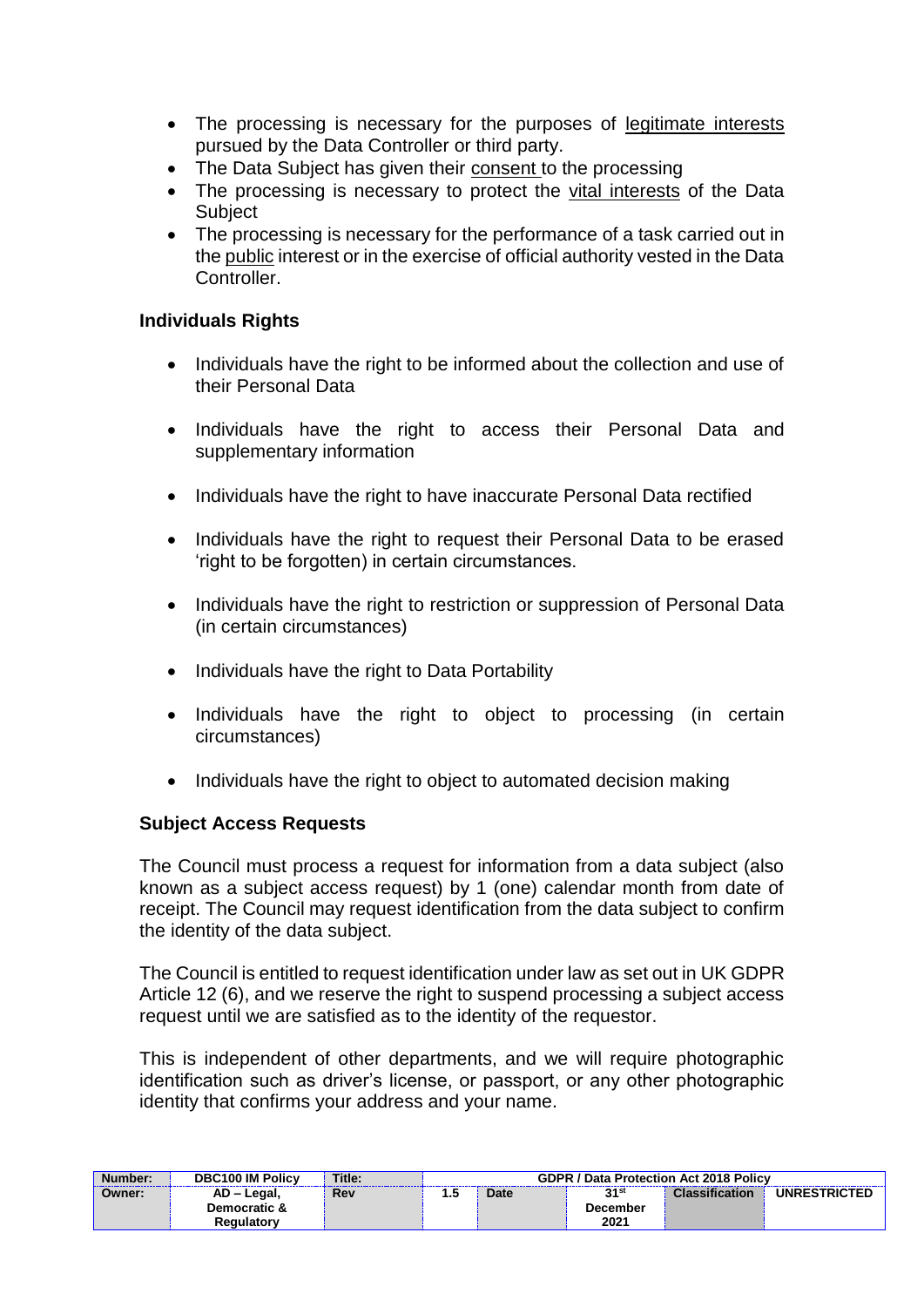These will be destroyed after a set period when the request has been completed.

A 'reasonable fee' may only be charged when a request is manifestly unfounded or excessive, particularly if it is repetitive, or if further copies of the same information is requested.

#### **Children's Personal Data**

When processing personal data of a child aged 13 years (or younger) – parental or guardian consent must be required before processing can take place.

#### **Privacy by Design**

The Council is committed to a 'privacy by design and default' approach'; that is the Council will ensure that privacy and data protection is a key consideration in the early stages of any project where the 'rights and freedoms' of people will be significantly affected or where a system is introduced that will affect people's Personal Data. These include but are not limited to; ICT Systems (processing Personal Data), developing legislation, policy or strategies that have privacy implications, data sharing or using data for new purposes.

The Council will conduct privacy impact assessments and include contractual UK GDPR clauses in data processor contracts.

#### **Privacy Notice**

The council will publish all relevant privacy notices and ensure they are regularly reviewed and updated. A privacy notice is part of the fair, lawful and transparency principle under Article 5(1) of UK GDPR

#### **Notification**

The Council must notify the ICO annually of its record of processing activities. The Council must pay the Tier 3 charge to notify.

#### **International Transfers**

Personal Data shall not be transferred to a country or territory outside the European Economic Area unless that country or territory ensures an adequate level of protection for the rights and freedoms of data subjects in relation to the processing of personal data.

#### **Appointment of a Data Protection Officer**

In accordance with Article  $37(1) - (7)$  the Council formally appoints a Data Protection Officer (DPO). The DPO reports to CMT and will be a designated duty of the Information Security Team Leader within the Legal Governance Department.

#### **Other Policy Conditions**

| Number: | <b>DBC100 IM Policy</b> | Title: | <b>GDPR / Data Protection Act 2018 Policy</b> |      |          |                       |                     |
|---------|-------------------------|--------|-----------------------------------------------|------|----------|-----------------------|---------------------|
| Owner:  | AD - Legal,             | Rev    | I.J                                           | Date | วุ 1st   | <b>Classification</b> | <b>UNRESTRICTED</b> |
|         | Democratic &            |        |                                               |      | December |                       |                     |
|         | Reaulatorv              |        |                                               |      | 2021     |                       |                     |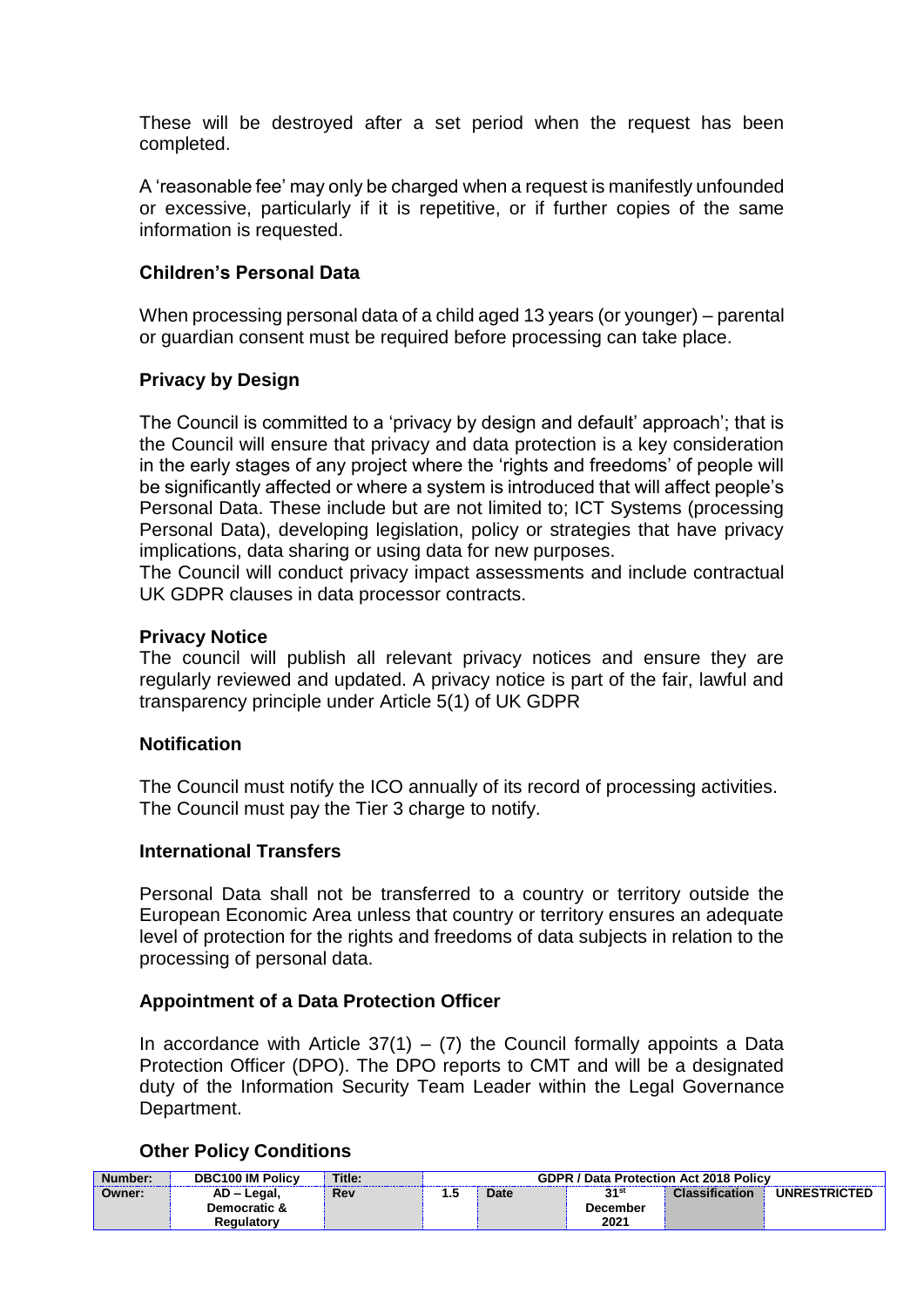In addition, Dacorum Borough Council will ensure that:

- everyone managing and handling Personal Data understands that they are contractually responsible for following good data protection practice;
- everyone managing and handling Personal Data is appropriately trained to do so;
- everyone managing and handling Personal Data is appropriately supervised;
- anybody wanting to make enquiries about handling personal Information knows what to do;
- queries about handling Personal Data are promptly and courteously dealt with;
- methods of handling Personal Data are clearly described:
- a regular review and audit is made of the way Personal Data is managed, including CCTV systems.
- methods of handling Personal Data are regularly assessed and evaluated;
- regular assessments of our compliance with the GDPR / Data Protection Act 2018 will take place.

#### **Offences**

Staff must be aware of the following offences under the UK GDPR / Data Protection Act 2018;

- (1) It is an offence for a person knowingly or recklessly;
- (a) to obtain or disclose Personal Data without the consent of the controller,
- (b) to procure the disclosure of Personal Data to another person without the consent of the controller, or
- (c) after obtaining personal data, to retain it without the consent of the person who was the controller in relation to the Personal Data when it was obtained.
- (2) It is an offence for a person to sell Personal Data if the person obtained the data in circumstances in which an offence under subsection (1) *{above}* was committed.

| Number: | <b>DBC100 IM Policy</b> | Title: | <b>GDPR / Data Protection Act 2018 Policy</b> |             |          |                       |                     |
|---------|-------------------------|--------|-----------------------------------------------|-------------|----------|-----------------------|---------------------|
| Owner:  | AD – Legal,             | Rev    | כ.ו                                           | <b>Date</b> | 31st     | <b>Classification</b> | <b>UNRESTRICTED</b> |
|         | Democratic &            |        |                                               |             | December |                       |                     |
|         | <b>Regulatory</b>       |        |                                               |             | 2021     |                       |                     |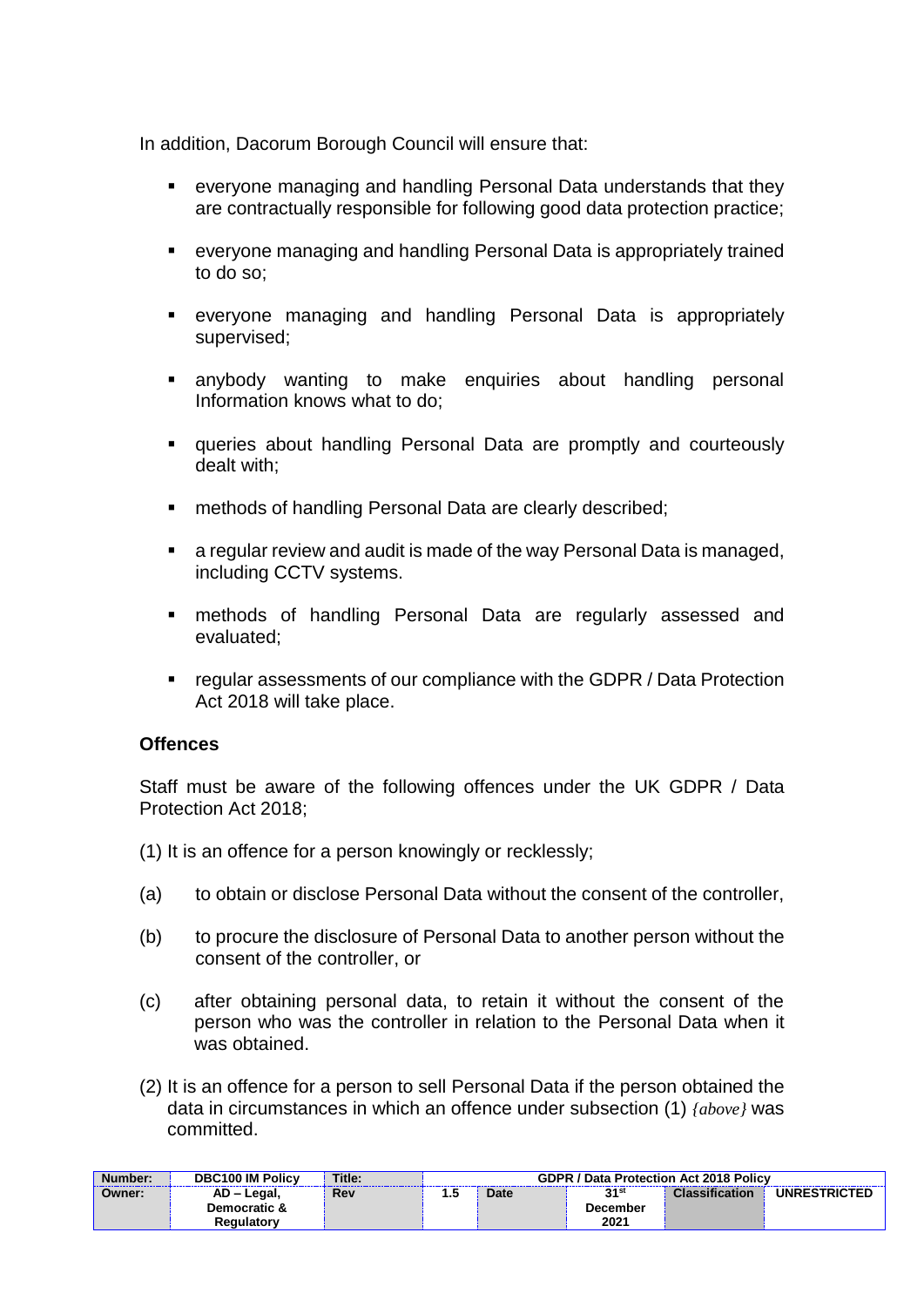It is an offence for a person to offer to sell Personal Data if the person;

- (a) has obtained the data in circumstances in which an offence under subsection (1) *{above}* was committed, or
- (b) subsequently obtains the data in such circumstances.
- (3) It is an offence for a person knowingly or recklessly to re-identify information that is de-identified Personal Data without the consent of the controller responsible for de-identifying the personal data.
- (4) It is an offence for a person knowingly or recklessly to process Personal Data that is information that has been re-identified where the person does so;
	- (a) without the consent of the controller responsible for de-identifying the personal data, and

(b) in circumstances in which the re-identification was an offence under subsection (1) *{above}*.

- (5) It is an offence for a person listed in subsection (6) *{below}* to alter, deface, block, erase, destroy or conceal information with the intention of preventing disclosure of all or part of the information that the person making the request would have been entitled to receive.
- (6) Those persons are;
	- (a) the controller, and
	- (b) a person who is employed by the controller,

NOTE: This is not an exhaustive list of offences, all offences stated in UK GDPR and Data Protection Act 2018 are relevant to this policy and the persons listed in the scope of this policy.

#### **Other Offences**

- a) processing Personal Data without notifying the Information Commissioner (and other offences related to notification);
- b) failing to comply with an enforcement notice or an information notice, or knowingly or recklessly making a false statement in compliance with an information notice.
- c) obstructing, or failing to give reasonable assistance in, the execution of a search warrant;

| Number: | <b>DBC100 IM Policy</b> | Title:     | <b>GDPR / Data Protection Act 2018 Policy</b> |             |          |                       |                     |
|---------|-------------------------|------------|-----------------------------------------------|-------------|----------|-----------------------|---------------------|
| Owner:  | AD - Legal,             | <b>Rev</b> |                                               | <b>Date</b> | 21st     | <b>Classification</b> | <b>UNRESTRICTED</b> |
|         | Democratic &            |            |                                               |             | December |                       |                     |
|         | Reaulatorv              |            |                                               |             | 2021     |                       |                     |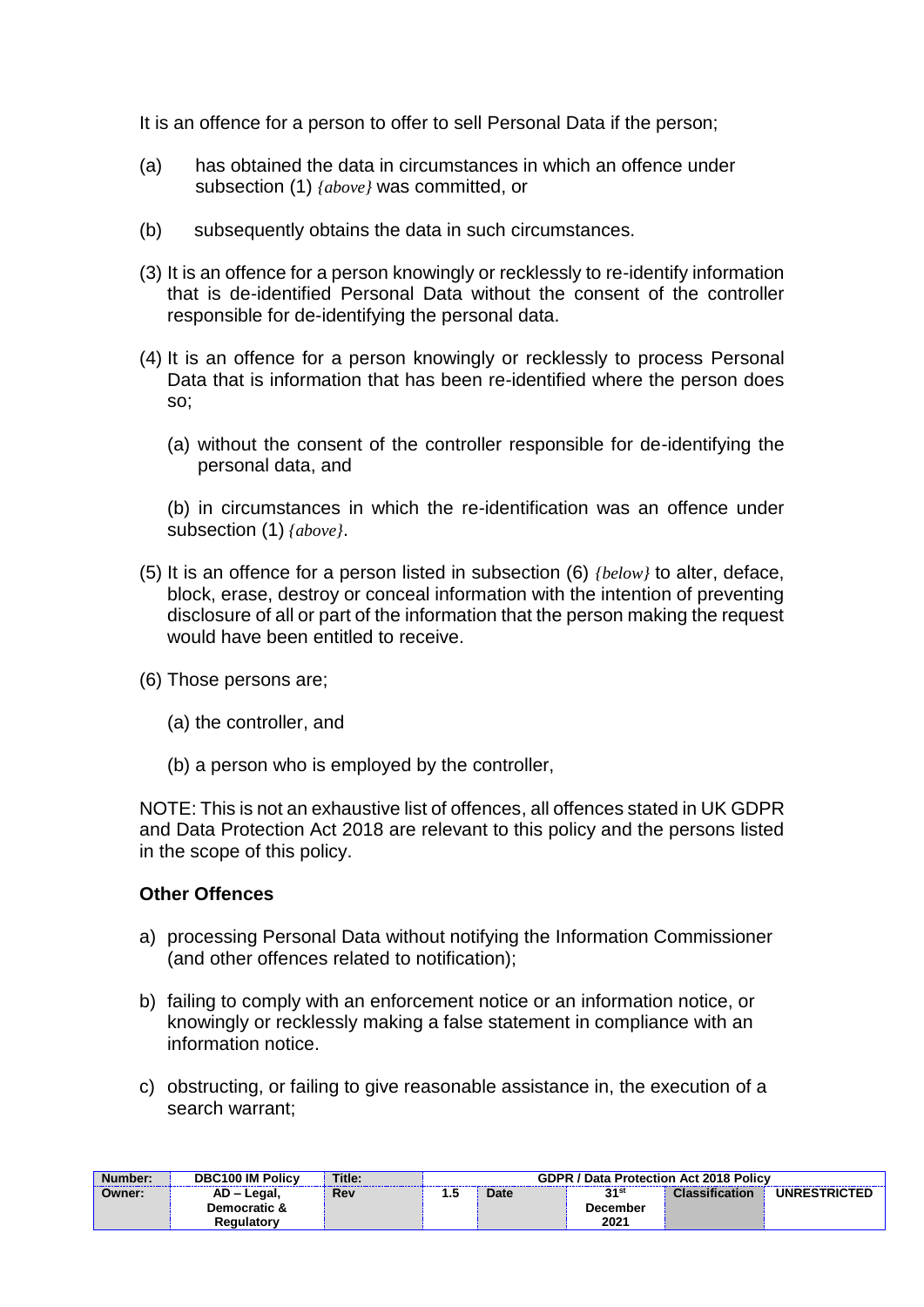d) requiring someone, for example during the recruitment process, to exercise their subject access rights to supply certain information (such as records of their criminal convictions), which the person wanting it would not otherwise be entitled to. This offence, known as "enforced subject access"

#### **Compliance**

Failure to comply with this policy will result in disciplinary action being taken in line with the Council's Conduct Procedure. Or, in the case of a councillor, under the Members' Code of Conduct.

#### **Staff Training**

UK GDPR / Data Protection Act 2018 training is compulsory for all staff. New staff must attend the next available training course with a recommendation that current staff should refresh and update their knowledge attending the UK GDPR / Data Protection Act 2018 training course at least once every three years or sooner if there are substantive changes to the legislation.

#### **Reporting a Breach**

All UK GDPR, GDPR and Data Protection Act 2018 breaches or suspected must be reported immediately to your line manager who in turn must report the breach to the Information Security Team Leader or the Solicitor to the Council - Legal Governance.

If a breach has been reported to you by a Data Processor. That breach must be reported immediately to your line manager who in turn must report the breach to the Information Security Team Leader or the Solicitor to the Council - Legal Governance.

Further details are provided in the 'Personal Data Breach or Incident Reporting Procedure' (DBC999 IS PROC) found on the Council's Intranet.

| Number: | <b>DBC100 IM Policy</b> | Title:     | <b>GDPR / Data Protection Act 2018 Policy</b> |      |          |                       |                     |
|---------|-------------------------|------------|-----------------------------------------------|------|----------|-----------------------|---------------------|
| Owner:  | AD - Legal,             | <b>Rev</b> | 1.5                                           | Date | วุ 1st   | <b>Classification</b> | <b>UNRESTRICTED</b> |
|         | Democratic &            |            |                                               |      | December |                       |                     |
|         | <b>Regulatory</b>       |            |                                               |      | 2021     |                       |                     |